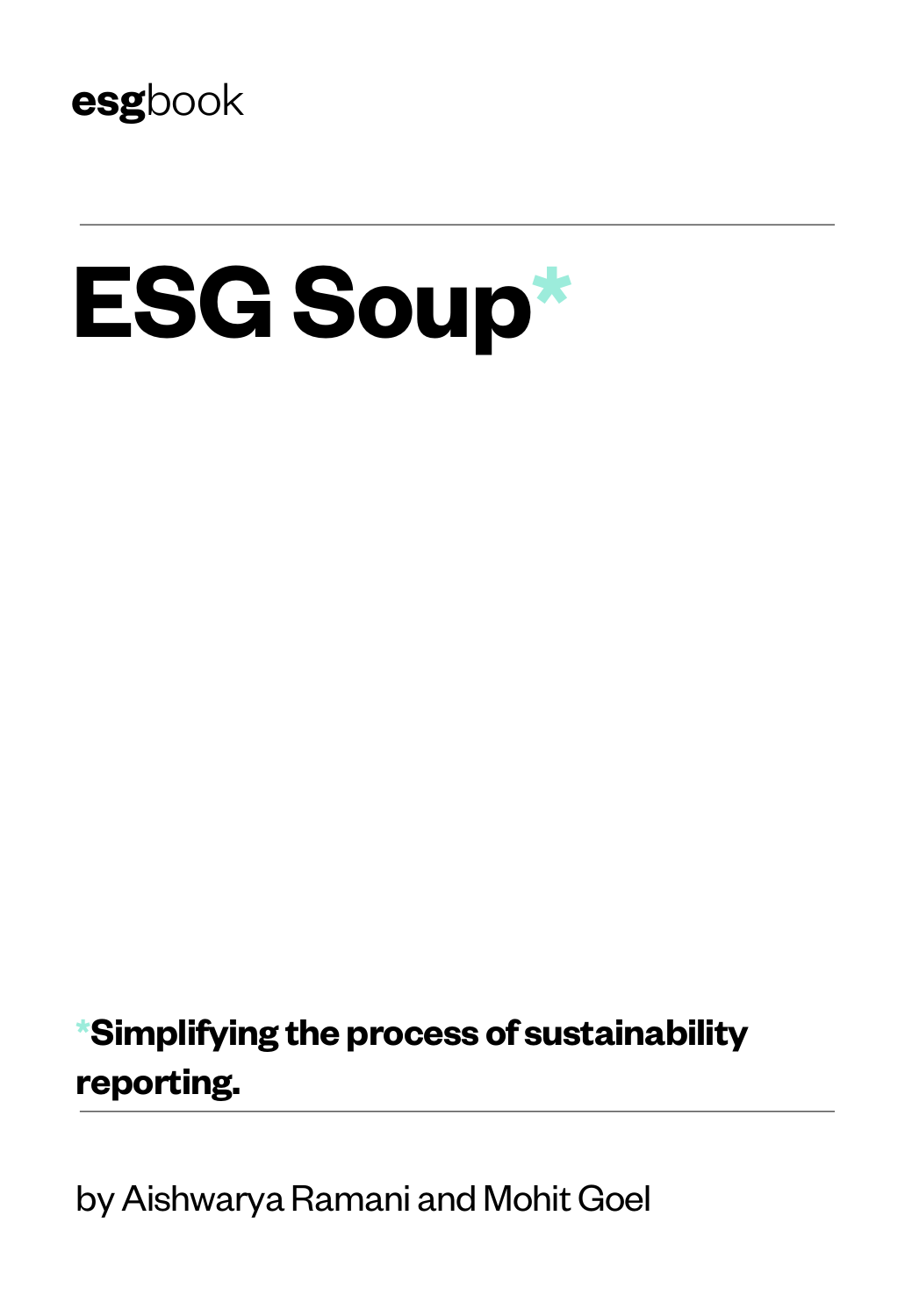## **ESG Soup\***

### \*Simplifying the process of sustainability reporting.

By Aishwarya Ramani and Mohit Goel

#### **Introduction**

The expansion of the Environmental, Social and Governance ('ESG') landscape has led to the creation of frameworks and standards catering to a range of industry stakeholders. The increase in the number of frameworks and standards has resulted in the proliferation of ESG indicators, against which organisations can report their non-financial performance.

The heightened investor demand for ESG disclosures, new regulations, and a growing number of f[rameworks](http://www.esgbook.com/) and standards creates challenges for organisations looking to disclose their sustainability metrics<sup>1</sup>. <u>ESG Book</u> streamlines this process by providing a single platform housing commonly used frameworks and standards. To further simplify the disclosure experience, and reduce the reporting burden, a cross-framework mapping functionality will be available on the platform to support users with their disclosure journeys. Indicator mapping is an approach through which indicators can be matched by relevance to find commonalities across frameworks and standards, identifying indicators where relevant information can flow between questionnaires.

This blog post aims to introduce the new indicator mapping feature for quantitative metrics, both within and across frameworks, which will be made available on ESG Book and discuss the ways in which mappings can be used to generate value for users.

#### **What is indicator mapping?**

As organisations increasingly understand the importance of sustainability reporting, the range of offerings to help organisations meet stakeholder demand for non-financial disclosures has been expanding. The introduction of new sustainability reporting frameworks and standards provides clarity to organisations looking to report their ESG data. ESG frameworks offer guidance on how a company can structure its ESG data, while standards offer specific metrics against which an organisation can disclose its sustainability performance, across a range of material subject areas<sup>2</sup>. ESG Book supports the disclosure process by offering a frameworkagnostic platform for companies to disclose against a variety of widely used frameworks and standards.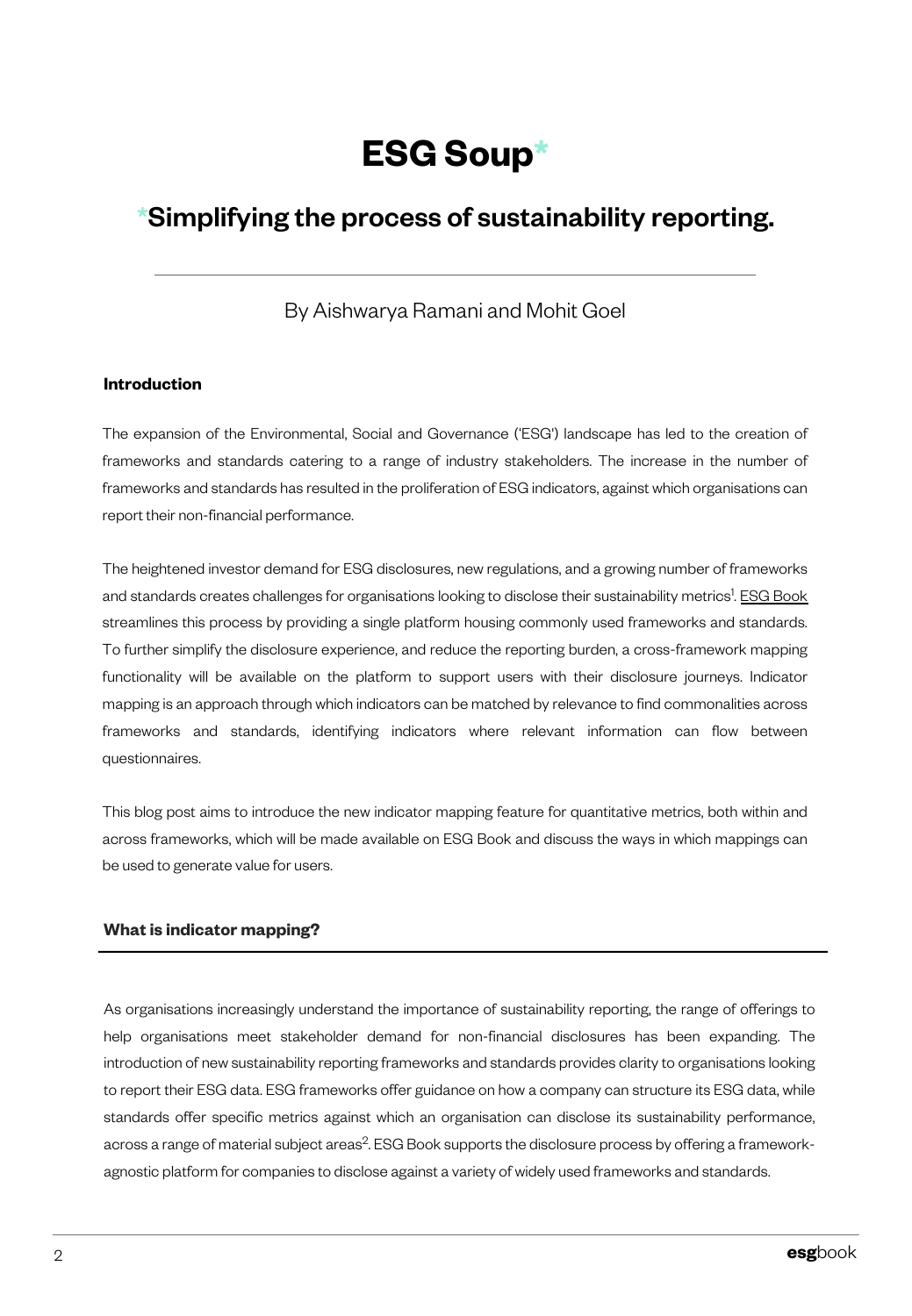ESG Book offers a range of tools to simplify the corporate disclosure process, including the Indicator Library, the foundation of the cross-platform indicator mapping process. The Indicator Library consists of indicators from the frameworks and standards featured on ESG Book (e.g., GRI, SASB, TCFD, SFDR and others). Indicator mapping identifies the commonalities across indicators, defining which metrics require similar disclosures and ensuring data can flow across the platform to pre-populate indicators with identified linkages.

Different frameworks and standards have their own metrics for corporates to disclose against. There are indicators across questionnaires that require similar disclosures. Therefore, disclosing to multiple questionnaires can become a time-consuming and costly process, particularly for small and non-listed enterprises. To save time and resources, indicator mapping can help users disclose against the indicator once and ensures that all matching indicators across different frameworks and standards on platform can be pre-filled based on their level of relevance and overlap. The indicator mapping in essence enables matching similar indicators across different standards and frameworks.

**The heightened investor demand for ESG disclosures, new regulations, and a growing number of frameworks and standards creates challenges for organizations looking to disclose their sustainability metrics.** 

Mapping functionalities can additionally help bridge the gap between corporates and investors by enabling platform users to provide material information more easily in a variety of formats, to cater to the needs of different stakeholders.



Figure 1: Similar indicators across frameworks can be linked, enabling users to respond to a single common indicator.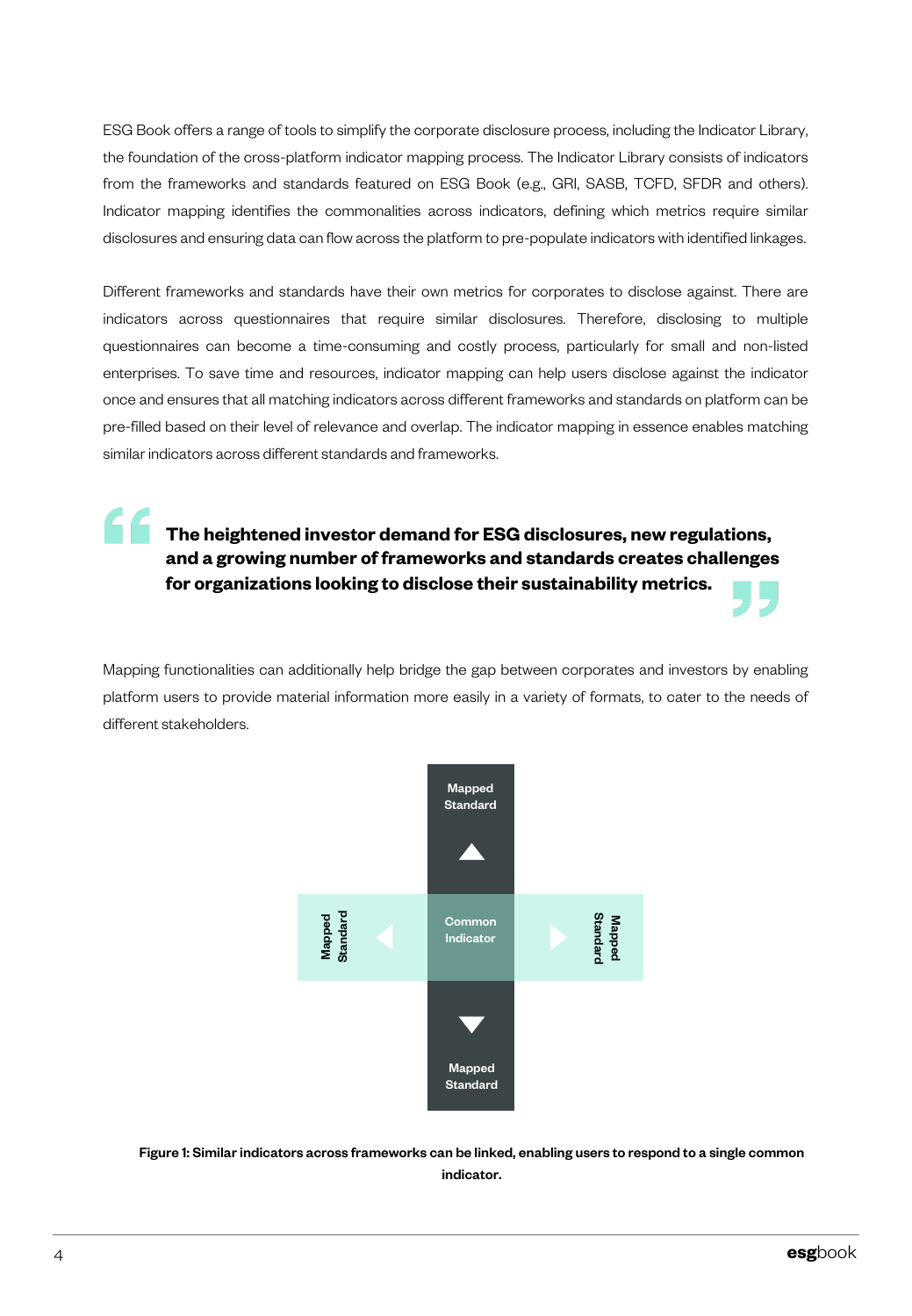#### **Framework Mapping**



#### **Consolidated set of indicators**

Figure 2: Mapping enables us to condense a variety of indicators across widely used frameworks and standards, leaving us with a consolidated set of unique indicators.

#### **How does indicator mapping generate value for companies reporting to different frameworks?**

1. Since information only needs to be disclosed once, it will take less time for users to fill in the disclosures and they do not have to answer related questions several times.

2. Companies can incur costs in the process of providing ESG-related disclosures, due to the time, resources, and expertise required to gather relevant information. Costs are often proportionately higher for smaller companies<sup>3</sup>. A more efficient process means fewer resources are needed to complete the disclosure, which can reduce the associated costs and reporting burden.

3. Since linked metrics will be pre-populated, once filled, the chances of inadvertently providing different answers for the same disclosures will reduce, which will decrease the error rate to a significant extent.

4. Data disclosed on ESG Book can be converted into different units, simplifying the process for users to comply with reporting requirements.

5. When answering a disclosure, the user can see how different frameworks require similar information, which in turn helps users identify overlaps and understand the intricacies of various reporting requirements.

6. The indicator mapping functionality can help companies disclose material information in a variety of formats to engage with a range of stakeholders, with different priorities, as the process of disclosing to different frameworks and standards is simplified.

7. Mapping can simplify the disclosure process, ensuring that companies can remain compliant with the latest reporting requirements.

8. Mapping can lead to a better understanding of the approach different frameworks and standards use to collect information.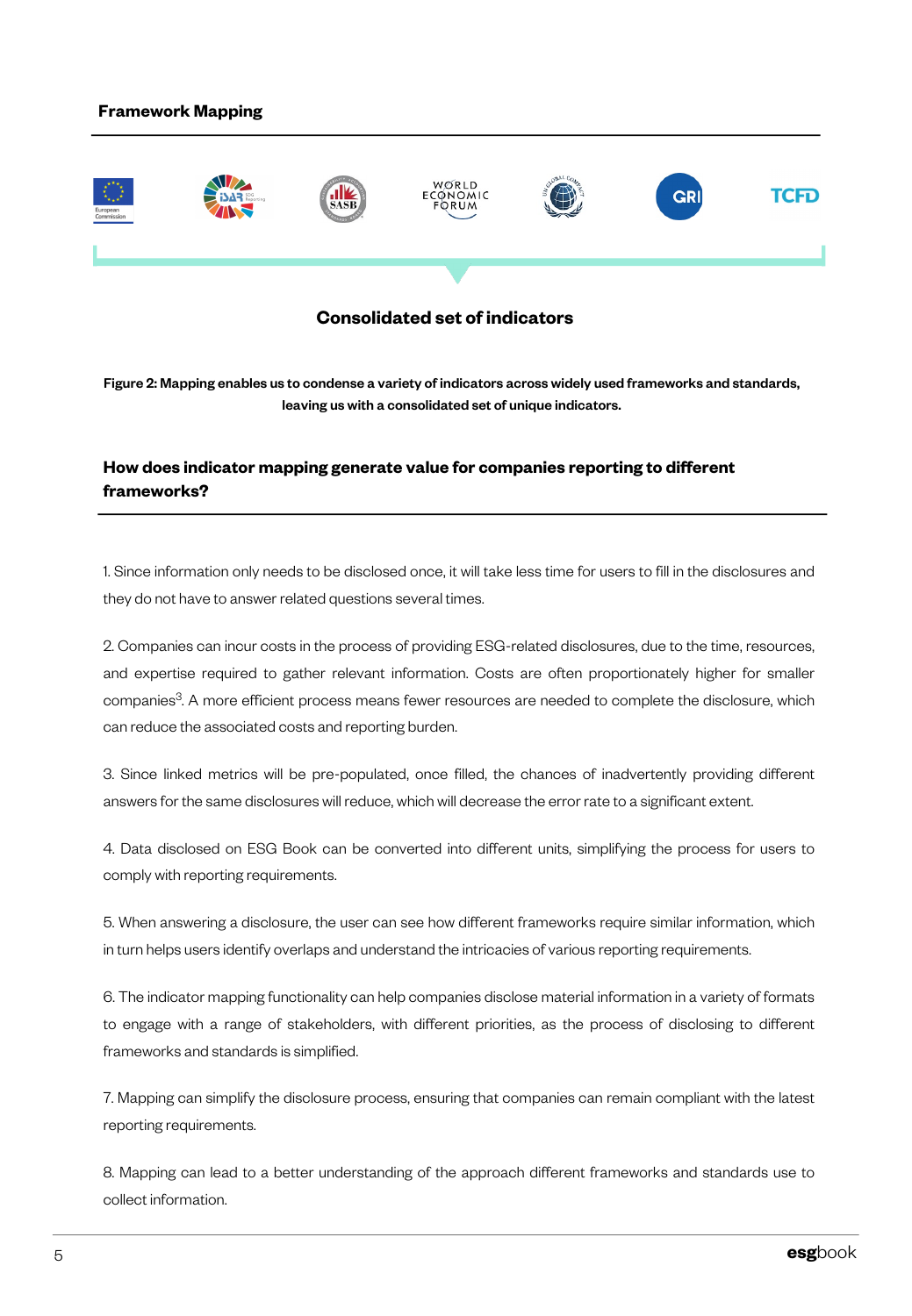#### **Industry Impacts**

In a fast-changing sustainability landscape, the introduction of framework mapping on the ESG Book platform has the potential to support the need for "consistent" and "comparable"<sup>4, 5, 6</sup> sustainability data. Due to the identification of indicators that require common disclosures, the mapping process has the potential to support convergence between frameworks and standards. With increasing stakeholder demand for the simplification of the ESG disclosure process, standard-setters are looking towards facilitating alignment of commonly used frameworks and standards. For example, the IFRS Foundation announced the formation of the International Sustainability Standards Board (ISSB) at COP26 in November 2021, with the goal of developing a "comprehensive global baseline of sustainability disclosures"7 for investors and stakeholders in the financial sector<sup>8</sup>. Similarly, the Institutional Limited Partners Association (ILPA) launched the ESG Data Convergence Project to define a common reporting template, with a standardized set of metrics to facilitate the disclosure of comparable data within the investment industry<sup>9</sup>.

Initiatives to move towards ESG data convergence can be supported by indicator mapping. Identifying ESG metrics with a high number of linkages across frameworks and standards can yield insights into the type of disclosures considered "material" across a range of standard setters and economic sectors. Similarly, as the industry moves towards being able to define a common set of standards globally, the mappings that are already in place are primed to capture data that has already been reported and link these common metrics to existing indicators across the ESG Book platform. 10

|                                   | Name                                                                  | <b>Year Founded</b> | No. Indicators | % Quant Indicators |
|-----------------------------------|-----------------------------------------------------------------------|---------------------|----------------|--------------------|
| <b>GRI</b>                        | GRI (Global Reporting Initiative)                                     | 1997                | 540            | 48%                |
| Europear<br>Commission            | SFDR (EU Sustainable Finance<br>Disclosure Regulation)                | 2019                | 53             | 100%               |
|                                   | UN Global Compact                                                     | 2000                | 289            | 18%                |
| WØRLD<br><b>ECONOMIC</b><br>FORUM | World Economic Forum                                                  | 2001                | 108            | 71%                |
|                                   | SASB (Sustainability<br>Accounting Standards Board)                   | 2011                | 2555           | 50%                |
|                                   | UNCTAD (UN Conference on<br>Trade and Development)                    | 2019                | 35             | 100%               |
| TCFD                              | TCFD (Task Force on Climate-<br><b>Related Financial Disclosures)</b> | 2015                | 14             | 21%                |

#### **Which frameworks and standards are included in the mapping process?**

\*The indicators are listed at the most granular level and include both quantitative and qualitative disclosures. Some of the internal frameworks used for the **esg**book mapping process are:

(B) Arabesque's ESG (Environment Social and Governance) Module.

<sup>(</sup>A) GHG Protocol (Emission Plus Module)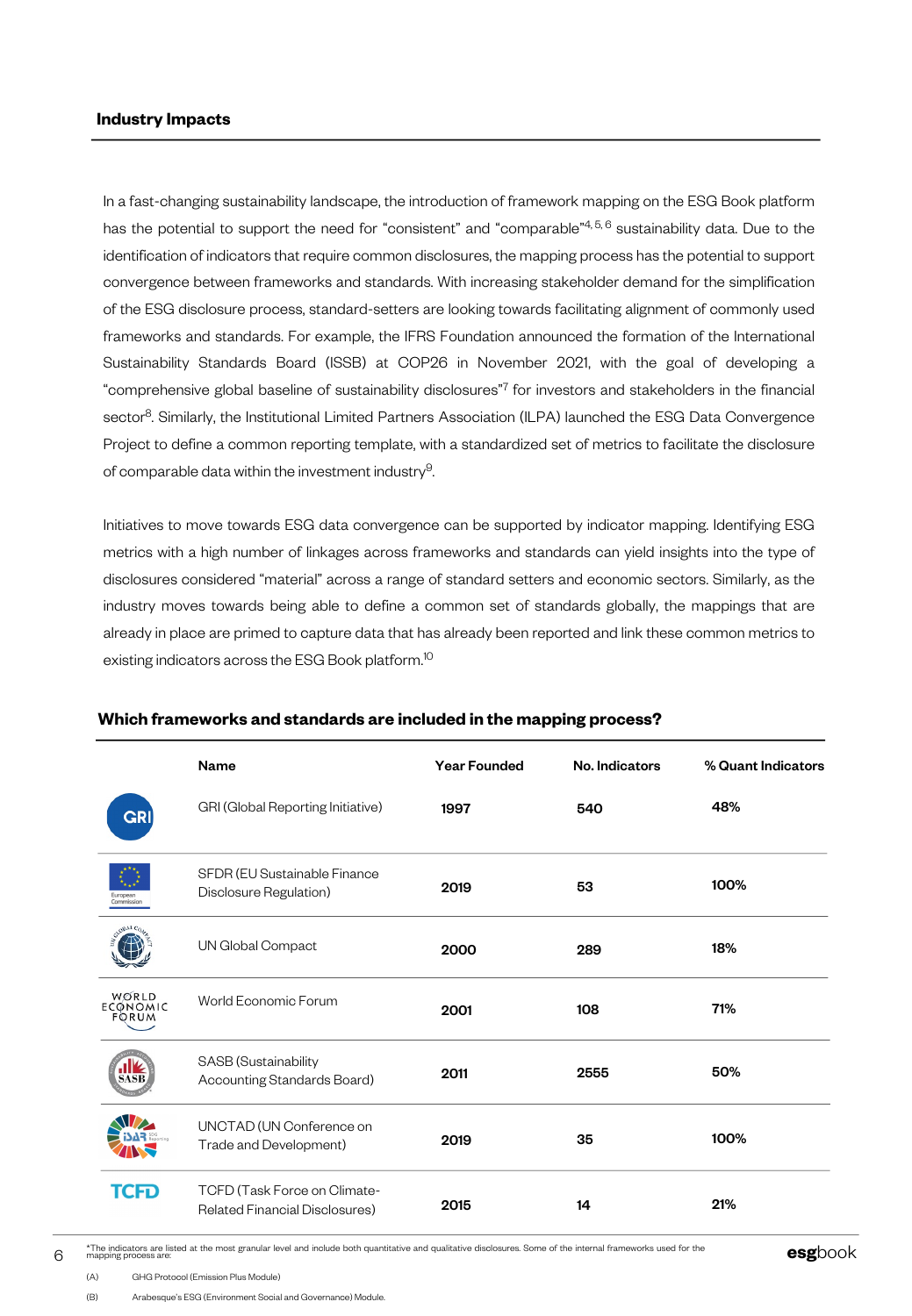With increased industry demand for "consistent" and "comparable" ESG data metrics,<sup>11, 12, 13</sup> the process of mapping indicators can simplify the disclosure process for data issuers and provide an insight into where commonalities lie across widely used frameworks and standards. Understanding which indicators frequently occur across frameworks and standards can provide insight into areas of convergence, as well as gaps, for subject matters that are not widely covered. These analyses could provide useful information to standardsetters, as well as organisations looking to select indicators to disclose against, thereby supporting broader industry convergence.

**For more information, visit esgbook.com or sign-up to our newsletter to get our latest insights and regulatory updates delivered direct to your inbox.**